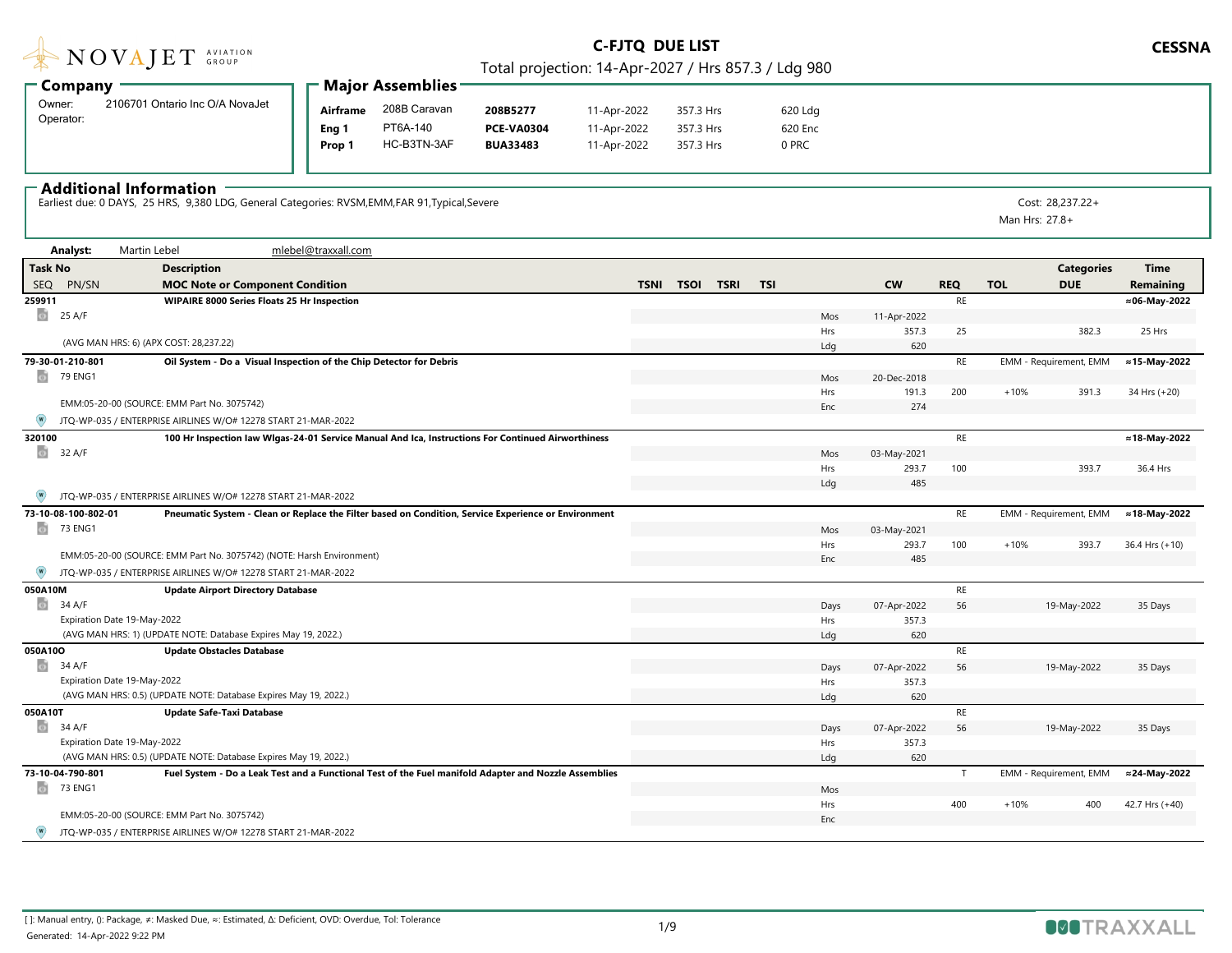

| <b>Task No</b>                      | <b>Description</b>                                                                                                         |              |             |             |             |            |                      |               |                | <b>Categories</b>            | Time           |
|-------------------------------------|----------------------------------------------------------------------------------------------------------------------------|--------------|-------------|-------------|-------------|------------|----------------------|---------------|----------------|------------------------------|----------------|
| SEQ PN/SN                           | <b>MOC Note or Component Condition</b>                                                                                     | <b>TSNI</b>  | <b>TSOI</b> | <b>TSRI</b> | <b>TSI</b>  |            | <b>CW</b>            | <b>REQ</b>    | <b>TOL</b>     | <b>DUE</b>                   | Remaining      |
| 74-00-PW-002                        | Ignition System - Examine the ignition cables for chafing, wear and correct installation                                   |              |             |             |             |            |                      | RE            |                | EMM - Requirement, EMM       | ≈24-May-2022   |
| $\omega$<br>74 ENG1                 |                                                                                                                            |              |             |             |             | Mos        | 27-Jun-2017          |               |                |                              |                |
|                                     |                                                                                                                            |              |             |             | 59          | Hrs        | -59                  |               | 400 -/+100,10% | 400                          | 42.7 Hrs (+40) |
|                                     | Ref:74-20-00 (SOURCE: EMM Part No. 3021442 72-00-00 Table 601)                                                             |              |             |             |             | Enc        | 56                   |               |                |                              |                |
|                                     | JTQ-WP-035 / ENTERPRISE AIRLINES W/O# 12278 START 21-MAR-2022                                                              |              |             |             |             |            |                      |               |                |                              |                |
| 74-00-PW-003                        | Ignition System - Check function Examine the spark igniters for cleanliness and erosion. Do a functional check             |              |             |             |             |            |                      | RE            |                | EMM - Requirement, EMM       | ≈24-May-2022   |
| <b>74 ENG1</b>                      |                                                                                                                            |              |             |             |             | Mos        | 27-Jun-2017          |               |                |                              |                |
|                                     | Ref:74-20-00 (SOURCE: EMM Part No. 3021442 72-00-00 Table 601)                                                             |              |             |             | 59          | Hrs        | 59<br>56             | 400           | -/+100,10%     | 400                          | 42.7 Hrs (+40) |
|                                     | JTQ-WP-035 / ENTERPRISE AIRLINES W/O# 12278 START 21-MAR-2022                                                              |              |             |             |             | Enc        |                      |               |                |                              |                |
| 74-10-01-210-801-01                 | Ignition System - Do a Visual Inspection of the Ignition Exciter                                                           |              |             |             |             |            |                      | RE            |                | EMM - Requirement, EMM       | ≈24-May-2022   |
| 74 ENG1<br>$\circ$                  |                                                                                                                            |              |             |             |             | Mos        | 27-Jun-2017          |               |                |                              |                |
|                                     |                                                                                                                            |              |             |             |             | Hrs        | 59                   | 400           | $+10%$         | 400                          | 42.7 Hrs (+40) |
|                                     | EMM:05-20-00 (Manual Adjustment: -59 Hrs) (SOURCE: EMM Part No. 3075742)                                                   |              |             |             |             | Enc        | 56                   |               |                |                              |                |
|                                     | JTQ-WP-035 / ENTERPRISE AIRLINES W/O# 12278 START 21-MAR-2022                                                              |              |             |             |             |            |                      |               |                |                              |                |
| 74-10-01-210-801-02                 | Ignition System - Do a Visual Inspection of the Ignition Cables                                                            |              |             |             |             |            |                      | $\mathsf{RE}$ |                | EMM - Requirement, EMM       | ≈24-May-2022   |
| ø<br>74 ENG1                        |                                                                                                                            |              |             |             |             | Mos        | 27-Jun-2017          |               |                |                              |                |
|                                     |                                                                                                                            |              |             |             |             | Hrs        | 59                   | 400           | $+10%$         | 400                          | 42.7 Hrs (+40) |
|                                     | EMM:05-20-00 (Manual Adjustment: -59 Hrs) (SOURCE: EMM Part No. 3075742)                                                   |              |             |             |             | Enc        | 56                   |               |                |                              |                |
|                                     | JTQ-WP-035 / ENTERPRISE AIRLINES W/O# 12278 START 21-MAR-2022                                                              |              |             |             |             |            |                      |               |                |                              |                |
| 74-20-01-750-801                    | Ignition System - Do a Functional Check of the Ignition Cables                                                             |              |             |             |             |            |                      | <b>RE</b>     |                | EMM - Requirement, EMM       | ≈24-May-2022   |
| $\ddot{\circ}$<br>74 ENG1           |                                                                                                                            |              |             |             |             | Mos        | 27-Jun-2017          |               |                |                              |                |
|                                     | EMM:05-20-00 (Manual Adjustment: -59 Hrs) (SOURCE: EMM Part No. 3075742)                                                   |              |             |             |             | Hrs        | 59                   | 400           | $+10%$         | 400                          | 42.7 Hrs (+40) |
|                                     | JTQ-WP-035 / ENTERPRISE AIRLINES W/O# 12278 START 21-MAR-2022                                                              |              |             |             |             | Enc        | 56                   |               |                |                              |                |
| 051292A                             | <b>Inspect First Aid Kit</b>                                                                                               |              |             |             |             |            |                      | $\mathsf{RE}$ |                |                              |                |
| $\overline{\mathbf{C}}$<br>5 A/F    |                                                                                                                            |              |             |             |             | Mos        | 03-May-2021          | 12            | $+30d$         | 31-May-2022                  | 47 Days (+30)  |
|                                     |                                                                                                                            |              |             |             |             | Hrs        | 293.7                |               |                |                              |                |
|                                     |                                                                                                                            |              |             |             |             | Ldg        | 485                  |               |                |                              |                |
| 05-20-00-280                        | <b>Aircraft Records Check</b>                                                                                              |              |             |             |             |            |                      | RE            |                |                              |                |
| $\frac{1}{2}$ 5 A/F                 |                                                                                                                            |              |             |             |             | Mos        | 03-May-2021          | 12            |                | 31-May-2022                  | 47 Days        |
|                                     |                                                                                                                            |              |             |             |             | Hrs        | 293.7                |               |                |                              |                |
|                                     | MM:5-20-00 (ZONE: All) (NOTE: Tolerance values deviate from chapter 5-00-00 since FAR91.409(a) takes precedence concerning |              |             |             |             | Ldg        | 485                  |               |                |                              |                |
| annual/100hr inspection intervals.) |                                                                                                                            |              |             |             |             |            |                      | RE            |                |                              |                |
| $\overline{\omega}$<br>25 A/F       | Survival Kit Inspection (inspect items & record expiry dates                                                               |              |             |             |             |            |                      | 12            |                |                              | 47 Days        |
|                                     |                                                                                                                            |              |             |             |             | Mos<br>Hrs | 12-May-2020<br>246.1 |               |                | $[31-May-2022]$              |                |
|                                     | Alias1:PNG CAR 91.605(e)(6) (UPDATE NOTE: New kit installed. Next due May 31, 2022) (SOURCE: PNG CAR 91.605(e)(6))         |              |             |             |             | Ldg        | 371                  |               |                |                              |                |
| 05-11-00(H)(2)                      | Vacuum System Central Air Filter                                                                                           |              |             |             |             |            |                      | RE            |                | <b>Component Time Limits</b> |                |
| 37 A/F                              |                                                                                                                            | $\Omega$     |             |             |             | Mos        | 03-May-2021          | 12            |                | 31-May-2022                  | 47 Days        |
| AAD-9-18-1                          | New                                                                                                                        | $\Omega$     |             | $\Omega$    | $\mathbf 0$ | Hrs        | 293.7                | 400           |                | 693.7                        | 336.4 Hrs      |
| Legget's 206003                     |                                                                                                                            | $\mathbf{0}$ |             | $\Omega$    | $\mathbf 0$ | Ldg        | 485                  |               |                |                              |                |
|                                     | Ref:37-10-00-960 (APX COST: 0) (SOURCE: 208 MM 05-11-00) (NOTE: Discard and replace filter.)                               |              |             |             |             |            |                      |               |                |                              |                |
|                                     | JTQ-WP-035 / ENTERPRISE AIRLINES W/O# 12278 START 21-MAR-2022                                                              |              |             |             |             |            |                      |               |                |                              |                |
| 05-11-00(H)(3)                      | Vacuum Relief Valve Filter                                                                                                 |              |             |             |             |            |                      | RE            |                | <b>Component Time Limits</b> |                |
| 37 A/F                              |                                                                                                                            | $\Omega$     |             |             |             | Mos        | 03-May-2021          | 12            |                | 31-May-2022                  | 47 Days        |
| ARB3-5-1<br>Legget's 206003         | New                                                                                                                        | $\mathbf 0$  |             |             |             | Hrs        | 293.7                | 400           |                | 693.7                        | 336.4 Hrs      |
|                                     | Ref:37-10-00-961 (APX COST: 0) (SOURCE: 208 MM 05-11-00) (NOTE: Discard and replace filter.)                               |              |             |             |             | Ldg        | 485                  |               |                |                              |                |
|                                     | JTQ-WP-035 / ENTERPRISE AIRLINES W/O# 12278 START 21-MAR-2022                                                              |              |             |             |             |            |                      |               |                |                              |                |
|                                     |                                                                                                                            |              |             |             |             |            |                      |               |                |                              |                |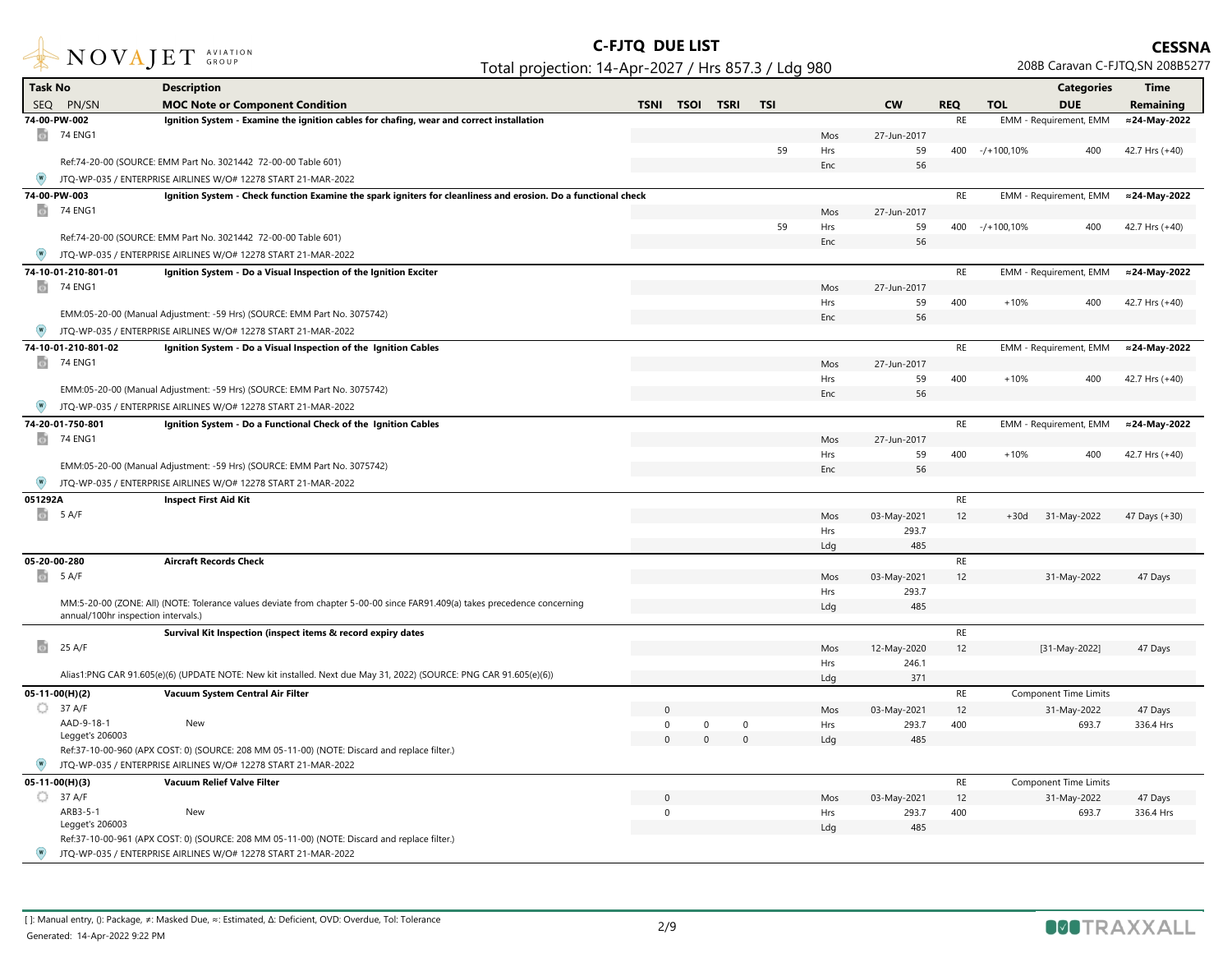

| <b>Task No</b> |                                                    | <b>Description</b>                                                                                                                                                                                                                                                                  |             |             |             |            |            |             |               |            | <b>Categories</b>        | <b>Time</b>     |
|----------------|----------------------------------------------------|-------------------------------------------------------------------------------------------------------------------------------------------------------------------------------------------------------------------------------------------------------------------------------------|-------------|-------------|-------------|------------|------------|-------------|---------------|------------|--------------------------|-----------------|
| SEO.           | PN/SN                                              | <b>MOC Note or Component Condition</b>                                                                                                                                                                                                                                              | <b>TSNI</b> | <b>TSOI</b> | <b>TSRI</b> | <b>TSI</b> |            | <b>CW</b>   | <b>REQ</b>    | <b>TOL</b> | <b>DUE</b>               | Remaining       |
| 259912         |                                                    | <b>WIPAIRE 8000 Series Floats 50 Hr Inspection</b>                                                                                                                                                                                                                                  |             |             |             |            |            |             | RE            |            |                          | ≈01-Jun-2022    |
| $\circ$        | 25 A/F                                             |                                                                                                                                                                                                                                                                                     |             |             |             |            | Mos        | 11-Apr-2022 |               |            |                          |                 |
|                |                                                    |                                                                                                                                                                                                                                                                                     |             |             |             |            | Hrs        | 357.3       | 50            |            | 407.3                    | 50 Hrs          |
|                | (AVG MAN HRS: 6)                                   |                                                                                                                                                                                                                                                                                     |             |             |             |            | Ldg        | 620         |               |            |                          |                 |
| 2022-04-09     |                                                    | Valve Assembly Vent - AVOX Systems Inc. Oxygen Cylinder and Valve Assemblies                                                                                                                                                                                                        |             |             |             |            |            |             | $\mathsf{T}$  |            | Mandatory (Appliance AD) |                 |
| o              | 35 A/F                                             |                                                                                                                                                                                                                                                                                     |             |             |             |            | Days       |             | 60            |            | 03-Jun-2022              | 50 Days         |
|                | Eff: 04-Apr-2022                                   |                                                                                                                                                                                                                                                                                     |             |             |             |            | Hrs        |             |               |            |                          |                 |
|                |                                                    | (NOTE: COMPLIANCE: Within 60 days after the effective date of this AD, inspect the oxygen valve assemblies, and oxygen cylinder and                                                                                                                                                 |             |             |             |            | Ldg        |             |               |            |                          |                 |
|                |                                                    | valve assemblies, to determine if the serial numbers of the valve, cylinder, and entire assembly, are listed in Appendix 1, "Affected<br>Shipments," of the applicable service information identified in paragraphs (h)(1) through (3) of this AD. A review of airplane maintenance |             |             |             |            |            |             |               |            |                          |                 |
|                |                                                    | records is acceptable in lieu of this inspection if the serial numbers can be conclusively determined from that review. (1) AVOX Systems                                                                                                                                            |             |             |             |            |            |             |               |            |                          |                 |
|                |                                                    | Inc. Alert Service Bulletin 10015804-35-01, Revision 02, dated October 16, 2019. (2) AVOX Systems Inc. Alert Service Bulletin 10015804-35-                                                                                                                                          |             |             |             |            |            |             |               |            |                          |                 |
|                |                                                    | 02, Revision 2, dated October 31, 2019. (3) AVOX Systems Inc. Alert Service Bulletin 10015804-35-03, Revision 02, dated October 15, 2019.)                                                                                                                                          |             |             |             |            |            |             |               |            |                          |                 |
| 2021-22-07     |                                                    | Fire Protection - Impaired Fire Extinguisher                                                                                                                                                                                                                                        |             |             |             |            |            |             | RE            |            | Mandatory (Appliance AD) |                 |
| O              | 26 A/F                                             |                                                                                                                                                                                                                                                                                     |             |             |             |            | Mos        | 14-Jan-2022 | 6             |            | 14-Jul-2022              | 3 Months        |
|                | Eff: 18-Nov-2021 Not Applicable                    |                                                                                                                                                                                                                                                                                     |             |             |             |            | Hrs        | 357         |               |            |                          |                 |
|                |                                                    | (UPDATE NOTE: AD Not applicable by Installed extinguisher.) (NOTE: COMPLIANCE: Par. (g)(1) Within 30 days after the effective date of                                                                                                                                               |             |             |             |            | Ldg        | 619         |               |            |                          |                 |
|                |                                                    | this AD and thereafter at intervals not to exceed 6 months.)                                                                                                                                                                                                                        |             |             |             |            |            |             |               |            |                          |                 |
| 259913         |                                                    | <b>WIPAIRE 8000 Series Floats 100 Hr Inspection</b>                                                                                                                                                                                                                                 |             |             |             |            |            |             | RE            |            |                          | ≈21-Jul-2022    |
|                | $\begin{array}{ c c }\n\hline\n\end{array}$ 25 A/F |                                                                                                                                                                                                                                                                                     |             |             |             |            | Mos        | 11-Apr-2022 |               |            |                          |                 |
|                |                                                    |                                                                                                                                                                                                                                                                                     |             |             |             |            | Hrs        | 357.3       | 100           |            | 457.3                    | 100 Hrs         |
|                |                                                    |                                                                                                                                                                                                                                                                                     |             |             |             |            | Ldg        | 620         |               |            |                          |                 |
|                | 73-10-08-210-803                                   | Pneumatic System - Do a Visual Inspection of the P3 Filter Drain Valve                                                                                                                                                                                                              |             |             |             |            |            |             | RE            |            | EMM - Requirement, EMM   | ≈20-Aug-2022    |
|                | <b>73 ENG1</b>                                     |                                                                                                                                                                                                                                                                                     |             |             |             |            | Mos        | 02-Sep-2020 |               |            |                          |                 |
|                |                                                    | EMM:05-20-00 (SOURCE: EMM Part No. 3075742)                                                                                                                                                                                                                                         |             |             |             |            | Hrs<br>Enc | 286<br>470  | 200           | $+10%$     | 486                      | 128.7 Hrs (+20) |
|                |                                                    | JTQ-WP-035 / ENTERPRISE AIRLINES W/O# 12278 START 21-MAR-2022                                                                                                                                                                                                                       |             |             |             |            |            |             |               |            |                          |                 |
|                | 79-30-01-210-803                                   | Oil System - Do a Visual Inspection of the AGB internal scavenge Oil Pump Inlet Screen                                                                                                                                                                                              |             |             |             |            |            |             | RE            |            | EMM - Requirement, EMM   | ≈22-Aug-2022    |
| G)             | 79 ENG1                                            |                                                                                                                                                                                                                                                                                     |             |             |             |            | Mos        | 04-Sep-2020 |               |            |                          |                 |
|                |                                                    |                                                                                                                                                                                                                                                                                     |             |             |             |            | Hrs        | 288.1       | 200           | $+10%$     | 488.1                    | 130.8 Hrs (+20) |
|                |                                                    | EMM:05-20-00 (SOURCE: EMM Part No. 3075742)                                                                                                                                                                                                                                         |             |             |             |            | Enc        | 473         |               |            |                          |                 |
| $\circ$        |                                                    | JTQ-WP-035 / ENTERPRISE AIRLINES W/O# 12278 START 21-MAR-2022                                                                                                                                                                                                                       |             |             |             |            |            |             |               |            |                          |                 |
| CAB-27-06      |                                                    | Flight Controls - Elevator Torque Tube Inspection for Loose Rivets                                                                                                                                                                                                                  |             |             |             |            |            |             | RE            |            | Mandatory                | ≈28-Aug-2022    |
|                | □ 27 A/F                                           |                                                                                                                                                                                                                                                                                     |             |             |             |            | Mos        | 03-May-2021 |               |            |                          |                 |
|                | Eff: 14-Oct-2019 Complied With                     |                                                                                                                                                                                                                                                                                     |             |             |             |            | Hrs        | 293.7       | 200           |            | 493.7                    | 136.4 Hrs       |
|                |                                                    | (AVG MAN HRS: 9) (NOTE: COMPLIANCE: The elevator torque tube attach point rivets shall be inspected every 200 flight hours until the                                                                                                                                                |             |             |             |            | Ldg        | 485         |               |            |                          |                 |
|                |                                                    | airplane reaches 4000 flight hours or all 48 rivets have been replaced.)                                                                                                                                                                                                            |             |             |             |            |            |             |               |            |                          |                 |
| 320200         |                                                    | 200 Hr (Annual) Inspection law WIgas-24-01 Service Manual And Ica, Instructions For Continued Airworthiness                                                                                                                                                                         |             |             |             |            |            |             | RE            |            |                          | ≈28-Aug-2022    |
| $\circ$        | 32 A/F                                             |                                                                                                                                                                                                                                                                                     |             |             |             |            | Mos        | 03-May-2021 |               |            |                          |                 |
|                |                                                    |                                                                                                                                                                                                                                                                                     |             |             |             |            | Hrs        | 293.7       | 200           |            | 493.7                    | 136.4 Hrs       |
|                |                                                    |                                                                                                                                                                                                                                                                                     |             |             |             |            | Ldg        | 485         |               |            |                          |                 |
|                | 2021-04-10 Par. (1)(i)(ii)(iii)                    | Elevator Structure - Elevator Torque Tube Attach Fasteners - Visual Inspection                                                                                                                                                                                                      |             |             |             |            |            |             | $\mathsf{RE}$ |            | Mandatory                | ≈28-Aug-2022    |
|                | 55 A/F                                             |                                                                                                                                                                                                                                                                                     |             |             |             |            | Mos        |             |               |            |                          |                 |
|                |                                                    | (NOTE: Send report to - Wichita-COS@FAA.GOV                                                                                                                                                                                                                                         |             |             |             |            | Hrs        |             | 200           |            | [493.7]                  | 136.4 Hrs       |
|                | Report to include the following;                   |                                                                                                                                                                                                                                                                                     |             |             |             |            | Ldg        |             |               |            |                          |                 |
|                | 1. Name and Address of owner                       |                                                                                                                                                                                                                                                                                     |             |             |             |            |            |             |               |            |                          |                 |
|                | 2. Date of inspection                              |                                                                                                                                                                                                                                                                                     |             |             |             |            |            |             |               |            |                          |                 |
|                |                                                    | 3. Name address, phone number, and email of person submitting report<br>4. Airplane serial number, registration, and Total Time                                                                                                                                                     |             |             |             |            |            |             |               |            |                          |                 |
|                | 5. Status of fasteners. Repaired, replaced)        |                                                                                                                                                                                                                                                                                     |             |             |             |            |            |             |               |            |                          |                 |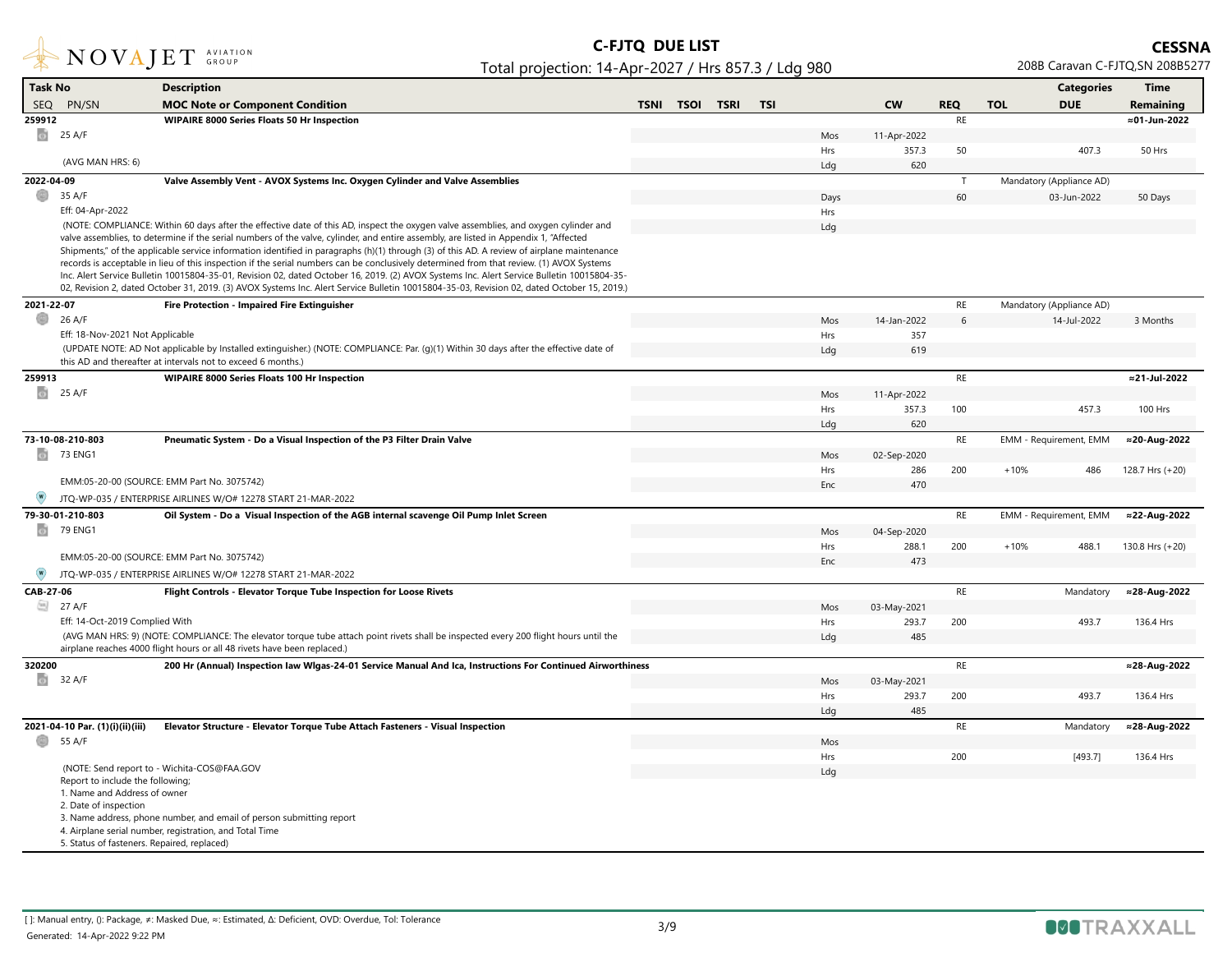

| <b>Task No</b> |                                           | <b>Description</b>                                                                                                          |                     |      |             |            |     |             |            |            | <b>Categories</b>             | Time                      |
|----------------|-------------------------------------------|-----------------------------------------------------------------------------------------------------------------------------|---------------------|------|-------------|------------|-----|-------------|------------|------------|-------------------------------|---------------------------|
|                | SEQ PN/SN                                 | <b>MOC Note or Component Condition</b>                                                                                      | <b>TSNI</b>         | TSOI | <b>TSRI</b> | <b>TSI</b> |     | <b>CW</b>   | <b>REQ</b> | <b>TOL</b> | <b>DUE</b>                    | Remaining                 |
| CAL-25-02      |                                           | Equipment/Furnishings - Crew Seat Frame Inspection and Weld Repair                                                          |                     |      |             |            |     |             | T          |            | Recommended                   |                           |
|                | 25 A/F                                    |                                                                                                                             |                     |      |             |            | Mos |             | 24         |            | [02-Oct-2022]                 | 5.7 Months                |
|                | Eff: 02-Oct-2020                          |                                                                                                                             |                     |      |             |            | Hrs |             | 800        |            | [1,089.52]                    | 732.22 Hrs                |
|                | date of receipt, whichever occurs first.) | (AVG MAN HRS: 1.3) (NOTE: COMPLIANCE: This service document should be accomplished in the next 800-hours or 24-months, from |                     |      |             |            | Ldg |             |            |            |                               |                           |
| 05-15-06       |                                           | <b>Inspection Document 06</b>                                                                                               |                     |      |             |            |     |             | $\sf RE$   |            | <b>Inspection Time Limits</b> | ≈01-Nov-2022              |
|                | 5 A/F                                     |                                                                                                                             |                     |      |             |            | Mos | 11-Apr-2022 | 12         | $-/+1m$    | 30-Apr-2023                   | 1 Year (+30 Days)         |
|                |                                           |                                                                                                                             |                     |      |             |            | Hrs | 357.3       | 200        | $-/-25$    | 557.3                         | 200 Hrs (+25)             |
|                | (SOURCE: 208 MM 05-15-06)                 |                                                                                                                             |                     |      |             |            | Ldg | 620         |            |            |                               |                           |
|                | 05-20-00-Minor                            | <b>Minor Inspections</b>                                                                                                    |                     |      |             |            |     |             | $\sf RE$   |            | EMM - Requirement, EMM        | ≈01-Nov-2022              |
| 0              | 5 ENG1                                    |                                                                                                                             |                     |      |             |            | Mos | 11-Apr-2022 | 12         | $+10%m$    | 30-Apr-2023                   | 1 Year (+36 Days)         |
|                |                                           |                                                                                                                             |                     |      |             |            | Hrs | 357.3       | 200        | $+10%$     | 557.3                         | 200 Hrs (+20)             |
|                |                                           | EMM:05-20-00 (AVG MAN HRS: 2) (SOURCE: EMM Part No. 3075742)                                                                |                     |      |             |            | Enc | 620         |            |            |                               |                           |
| 259914         |                                           | WIPAIRE 8000 Series Floats 200 Hr Inspection                                                                                |                     |      |             |            |     |             | RE         |            |                               | ≈01-Nov-2022              |
|                | $\frac{1}{25}$ 25 A/F                     |                                                                                                                             |                     |      |             |            | Mos | 11-Apr-2022 |            |            |                               |                           |
|                |                                           |                                                                                                                             |                     |      |             |            | Hrs | 357.3       | 200        |            | 557.3                         | 200 Hrs                   |
|                |                                           |                                                                                                                             |                     |      |             |            | Ldg | 620         |            |            |                               |                           |
|                | 79-20-01-280-801                          | Oil System - Inspect and Clean Oil Filter Element for Debris                                                                |                     |      |             |            |     |             | $\sf RE$   |            | <b>EMM - Requirement</b>      | ≈01-Nov-2022              |
| ø              | 79 ENG1                                   |                                                                                                                             |                     |      |             |            | Mos | 11-Apr-2022 | 12         | $+30d$     | 11-Apr-2023                   | 12.1 Months (+30<br>Days) |
|                |                                           | EMM:05-20-00 (SOURCE: EMM Part No. 3075742)                                                                                 |                     |      |             |            | Hrs | 357.3       | 200        | $+10%$     | 557.3                         | 200 Hrs (+20)             |
|                |                                           |                                                                                                                             |                     |      |             |            | Enc | 620         |            |            |                               |                           |
|                |                                           | <b>Life Jacket</b>                                                                                                          |                     |      |             |            |     |             | RE         |            |                               |                           |
| o              | 25 A/F                                    | No.11                                                                                                                       | $\mathbf 0$         |      |             |            | Mos | 17-Jul-2018 | 12         | $+30d$     | [30-Nov-2022]                 | 7.7 Months (+30           |
|                | P01074-101<br>17120040218                 | New                                                                                                                         | $\mathsf 0$         |      |             |            | Hrs | 123.6       |            |            |                               | Days)                     |
|                |                                           |                                                                                                                             | $\mathbf{0}$        |      |             |            | Ldg | 153         |            |            |                               |                           |
|                |                                           | <b>Life Jacket</b>                                                                                                          |                     |      |             |            |     |             | RE         |            |                               |                           |
| o.             | 25 A/F                                    | No.1                                                                                                                        |                     |      |             |            |     |             |            |            |                               | 7.7 Months (+30           |
|                | P01074-101                                | New                                                                                                                         | $\mathbf 0$         |      |             |            | Mos | 17-Jul-2018 | 12         | $+30d$     | [01-Dec-2022]                 | Days)                     |
|                | 17110720045                               |                                                                                                                             | $\mathbf 0$         |      |             |            | Hrs | 123.6       |            |            |                               |                           |
|                |                                           |                                                                                                                             | $\mathbf{0}$        |      |             |            | Ldg | 153         |            |            |                               |                           |
|                |                                           | <b>Life Jacket</b>                                                                                                          |                     |      |             |            |     |             | RE         |            |                               |                           |
| o              | 25 A/F<br>P01074-101                      | No.10<br>New                                                                                                                | $\mathsf{O}\xspace$ |      |             |            | Mos | 17-Jul-2018 | 12         |            | +30d [01-Dec-2022]            | 7.7 Months (+30<br>Days)  |
|                | 17110720544                               |                                                                                                                             | $\mathbf 0$         |      |             |            | Hrs | 123.6       |            |            |                               |                           |
|                |                                           |                                                                                                                             | $\mathsf{O}\xspace$ |      |             |            | Ldg | 153         |            |            |                               |                           |
|                |                                           | <b>Life Jacket</b>                                                                                                          |                     |      |             |            |     |             | RE         |            |                               |                           |
| o              | 25 A/F<br>P01074-101                      | No.2<br>New                                                                                                                 | $\mathsf{O}\xspace$ |      |             |            | Mos | 17-Jul-2018 | 12         |            | +30d [01-Dec-2022]            | 7.7 Months (+30<br>Days)  |
|                | 17110720048                               |                                                                                                                             | $\mathsf 0$         |      |             |            | Hrs | 123.6       |            |            |                               |                           |
|                |                                           |                                                                                                                             | $\mathbf{0}$        |      |             |            | Ldg | 153         |            |            |                               |                           |
|                |                                           | <b>Life Jacket</b>                                                                                                          |                     |      |             |            |     |             | $\sf RE$   |            |                               |                           |
|                | 25 A/F                                    | No.3                                                                                                                        | $\mathsf 0$         |      |             |            | Mos | 17-Jul-2018 | 12         |            | +30d [01-Dec-2022]            | 7.7 Months (+30           |
|                | P01074-101                                | New                                                                                                                         |                     |      |             |            |     |             |            |            |                               | Days)                     |
|                | 17110720081                               |                                                                                                                             | $\mathbf 0$         |      |             |            | Hrs | 123.6       |            |            |                               |                           |
|                |                                           |                                                                                                                             | $\Omega$            |      |             |            | Ldg | 153         |            |            |                               |                           |
|                |                                           | <b>Life Jacket</b>                                                                                                          |                     |      |             |            |     |             | RE         |            |                               |                           |
| o              | 25 A/F<br>P01074-101                      | No.4<br>New                                                                                                                 | $\mathbf{0}$        |      |             |            | Mos | 17-Jul-2018 | 12         | $+30d$     | [01-Dec-2022]                 | 7.7 Months (+30<br>Days)  |
|                | 17110720266                               |                                                                                                                             | $\mathsf 0$         |      |             |            | Hrs | 123.6       |            |            |                               |                           |
|                |                                           |                                                                                                                             | $\Omega$            |      |             |            | Ldg | 153         |            |            |                               |                           |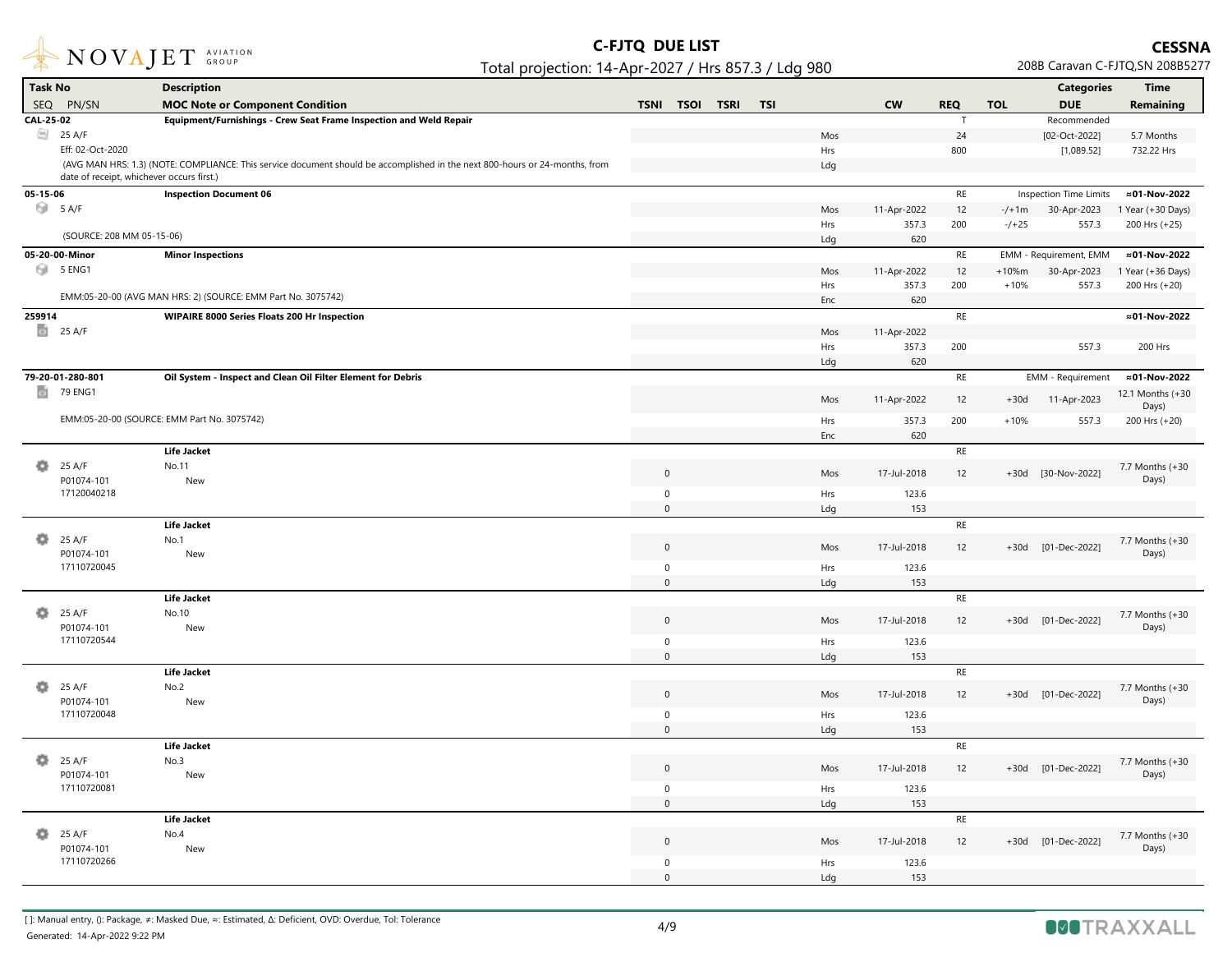

| <b>Task No</b> |                      | <b>Description</b>                                                                                                                     |                                                         |            |             |               |            | <b>Categories</b>      | <b>Time</b>              |
|----------------|----------------------|----------------------------------------------------------------------------------------------------------------------------------------|---------------------------------------------------------|------------|-------------|---------------|------------|------------------------|--------------------------|
|                | SEQ PN/SN            | <b>MOC Note or Component Condition</b>                                                                                                 | <b>TSNI</b><br><b>TSOI</b><br><b>TSRI</b><br><b>TSI</b> |            | <b>CW</b>   | <b>REQ</b>    | <b>TOL</b> | <b>DUE</b>             | Remaining                |
|                |                      | <b>Life Jacket</b>                                                                                                                     |                                                         |            |             | $\mathsf{RE}$ |            |                        |                          |
| ۰              | 25 A/F               | No.5                                                                                                                                   |                                                         |            |             |               |            |                        | 7.7 Months (+30          |
|                | P01074-101           | New                                                                                                                                    | $\overline{0}$                                          | Mos        | 17-Jul-2018 | 12            |            | +30d [01-Dec-2022]     | Days)                    |
|                | 17110720267          |                                                                                                                                        | $\mathbf 0$                                             | Hrs        | 123.6       |               |            |                        |                          |
|                |                      |                                                                                                                                        | $\mathbf 0$                                             | Ldg        | 153         |               |            |                        |                          |
|                |                      | <b>Life Jacket</b>                                                                                                                     |                                                         |            |             | RE            |            |                        |                          |
|                | 25 A/F               | No.6                                                                                                                                   | $\mathbf 0$                                             | Mos        | 17-Jul-2018 | 12            |            | +30d [01-Dec-2022]     | 7.7 Months (+30          |
|                | P01074-101           | New                                                                                                                                    |                                                         |            |             |               |            |                        | Days)                    |
|                | 17110720294          |                                                                                                                                        | $\mathbf 0$                                             | Hrs        | 123.6       |               |            |                        |                          |
|                |                      | <b>Life Jacket</b>                                                                                                                     | $\mathsf{O}\xspace$                                     | Ldg        | 153         | $\sf RE$      |            |                        |                          |
| o              | 25 A/F               | No.7                                                                                                                                   |                                                         |            |             |               |            |                        |                          |
|                | P01074-101           | New                                                                                                                                    | $\overline{0}$                                          | Mos        | 17-Jul-2018 | 12            |            | +30d [01-Dec-2022]     | 7.7 Months (+30<br>Days) |
|                | 17110720379          |                                                                                                                                        | $\mathbf 0$                                             | Hrs        | 123.6       |               |            |                        |                          |
|                |                      |                                                                                                                                        | $\mathbf 0$                                             | Ldg        | 153         |               |            |                        |                          |
|                |                      | <b>Life Jacket</b>                                                                                                                     |                                                         |            |             | $\sf RE$      |            |                        |                          |
| o              | 25 A/F               | No.8                                                                                                                                   |                                                         |            |             |               |            |                        | 7.7 Months (+30          |
|                | P01074-101           | New                                                                                                                                    | $\boldsymbol{0}$                                        | Mos        | 17-Jul-2018 | 12            |            | +30d [01-Dec-2022]     | Days)                    |
|                | 1711072382           |                                                                                                                                        | $\mathbf 0$                                             | Hrs        | 123.6       |               |            |                        |                          |
|                |                      |                                                                                                                                        | $\mathbf 0$                                             | Ldg        | 153         |               |            |                        |                          |
|                |                      | <b>Life Jacket</b>                                                                                                                     |                                                         |            |             | $\mathsf{RE}$ |            |                        |                          |
| o              | 25 A/F               | No.9                                                                                                                                   | $\overline{0}$                                          | Mos        | 17-Jul-2018 | 12            |            | +30d [01-Dec-2022]     | 7.7 Months (+30          |
|                | P01074-101           | New                                                                                                                                    |                                                         |            |             |               |            |                        | Days)                    |
|                | 17110720488          |                                                                                                                                        | $\mathsf 0$                                             | Hrs        | 123.6       |               |            |                        |                          |
|                |                      |                                                                                                                                        | $\mathsf 0$                                             | Ldg        | 153         |               |            |                        |                          |
| 1811 R1        | <b>22 ENG1</b>       | Introduction of Scavenge-Pump Drive Shaft Plug                                                                                         |                                                         |            |             | $\mathsf{T}$  |            | Category 3             |                          |
|                | Eff: 05-Dec-2019     |                                                                                                                                        |                                                         | Mos        |             | 36            |            | 05-Dec-2022            | 7.8 Months               |
|                |                      | (AVG MAN HRS: 0.5) (NOTE: COMPLIANCE: CATEGORY 3 - P&WC recommends to do this service bulletin within 36 months from the initial       |                                                         | Hrs<br>Enc |             |               |            |                        |                          |
|                | release of this SB.) |                                                                                                                                        |                                                         |            |             |               |            |                        |                          |
| 710060         |                      | Do All The Fcu Control Adjustments And Checks                                                                                          |                                                         |            |             | $\sf RE$      |            |                        | ≈14-Dec-2022             |
|                | <b>1</b> 71 ENG1     |                                                                                                                                        |                                                         | Mos        |             |               |            |                        |                          |
|                |                      |                                                                                                                                        |                                                         | Hrs        |             | 600           |            | 600                    | 242.7 Hrs                |
|                |                      |                                                                                                                                        |                                                         | Enc        |             |               |            |                        |                          |
| 731000-0201    |                      | <b>Fuel Pump Discharge Filter Element</b>                                                                                              |                                                         |            |             | $\sf RE$      |            |                        | ≈14-Dec-2022             |
| o              | 73 ENG1              |                                                                                                                                        |                                                         | Mos        | 29-Jun-2016 |               |            |                        |                          |
|                | Unknown              |                                                                                                                                        | $\mathsf 0$                                             | Hrs        | 0           | 600           |            | 600                    | 242.7 Hrs                |
|                | Unknown              |                                                                                                                                        |                                                         | Enc        | $\mathbf 0$ |               |            |                        |                          |
|                | 73-10-05-210-801-02  | Fuel System - Do a Visual Inspection of the Fuel Pump Inlet Screen                                                                     |                                                         |            |             | RE            |            | EMM - Requirement, EMM | ≈14-Dec-2022             |
| $\omega$       | 73 ENG1              |                                                                                                                                        |                                                         | Mos        |             |               |            |                        |                          |
|                | 3040760              |                                                                                                                                        |                                                         | Hrs        |             | 600           | $+10%$     | 600                    | 242.7 Hrs (+60)          |
|                | 014393               |                                                                                                                                        |                                                         | Enc        |             |               |            |                        |                          |
|                |                      | EMM:05-20-00 (SOURCE: EMM Part No. 3075742) (NOTE: On New aircraft, check filter after each flight until no contamination is evident.) |                                                         |            |             |               |            |                        |                          |
|                | 75-30-01-210-801     | Pneumatic System - Do a Visual Inspection of the Compressor Bleed Valve Bleed Valve                                                    |                                                         |            |             | RE            |            | EMM - Requirement, EMM | ≈14-Dec-2022             |
| o.             | 75 ENG1              |                                                                                                                                        |                                                         | Mos        |             |               |            |                        |                          |
|                | 3049038-03           |                                                                                                                                        |                                                         | Hrs        |             | 600           | $+10%$     | 600                    | 242.7 Hrs (+60)          |
|                | 8499                 |                                                                                                                                        |                                                         | Enc        |             |               |            |                        |                          |
|                |                      | EMM:05-20-00 (SOURCE: EMM Part No. 3075742)                                                                                            |                                                         |            |             |               |            |                        |                          |
|                | 79-30-01-770-801     | Oil System - Do a Functional Check of the Chip Detector                                                                                |                                                         |            |             | RE            |            | EMM - Requirement, EMM | ≈14-Dec-2022             |
| $\omega$       | 79 ENG1              |                                                                                                                                        |                                                         | Mos        |             |               |            |                        |                          |
|                |                      | EMM:05-20-00 (SOURCE: EMM Part No. 3075742)                                                                                            |                                                         | Hrs        |             | 600           | $+10%$     | 600                    | 242.7 Hrs (+60)          |
|                |                      |                                                                                                                                        |                                                         | Enc        |             |               |            |                        |                          |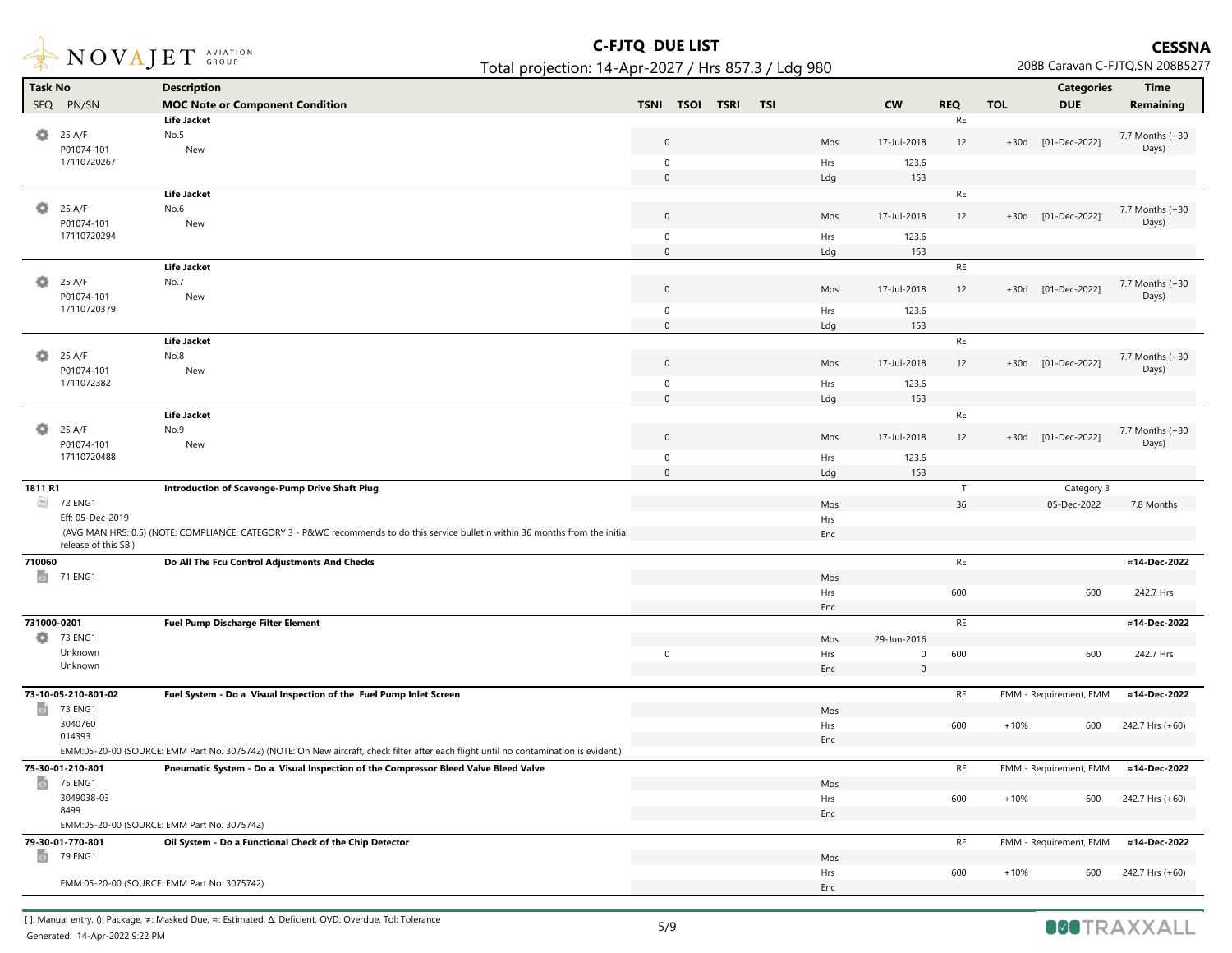

| <b>Task No</b>                 | <b>Description</b>                                                                                                                                                 |                                           |            |              |            |            | <b>Categories</b>              | <b>Time</b>                         |
|--------------------------------|--------------------------------------------------------------------------------------------------------------------------------------------------------------------|-------------------------------------------|------------|--------------|------------|------------|--------------------------------|-------------------------------------|
| <b>SEQ</b><br>PN/SN            | <b>MOC Note or Component Condition</b>                                                                                                                             | <b>TSNI</b><br><b>TSOI</b><br><b>TSRI</b> | <b>TSI</b> | <b>CW</b>    | <b>REQ</b> | <b>TOL</b> | <b>DUE</b>                     | Remaining                           |
| <b>ATP - SUBSCRIPTION</b>      | ITEM 1 - BP33 PT6A-140 Engine IETM LibraryITEM 2 - BPP8 Hartzell Select HC-A3/B3/B4 ModelsLibrarySUBSCRIPTION 29-MAR-YYYY to 28-MAR-YYYY(BB<br><b>ON VARIABLE)</b> |                                           |            |              | <b>RE</b>  |            |                                |                                     |
| ø<br>0 A/F                     |                                                                                                                                                                    |                                           | Mos        | 31-Jan-2022  | 12         |            | 31-Jan-2023                    | 9.7 Months                          |
|                                |                                                                                                                                                                    |                                           | Hrs        |              |            |            |                                |                                     |
|                                |                                                                                                                                                                    |                                           | Ldg        |              |            |            |                                |                                     |
| 2022-01-03                     | Fire Bottle, Portable - HAFEX (Halon-free) Hand-Held P3HAFEX Fire Extinguisher                                                                                     |                                           |            |              | T          |            | Mandatory (Appliance AD)       |                                     |
| ⊕<br>26 A/F                    |                                                                                                                                                                    |                                           | Mos        |              | 12         |            | 07-Mar-2023                    | 10.9 Months                         |
| Eff: 07-Mar-2022               |                                                                                                                                                                    |                                           | Hrs        |              |            |            |                                |                                     |
|                                | (NOTE: Required Actions: (1) Within 12 months after the effective date of this AD, remove each fire extinguisher identified                                        |                                           | Ldg        |              |            |            |                                |                                     |
|                                | in the introductory text of paragraph (c) from service.)                                                                                                           |                                           |            |              |            |            |                                |                                     |
| 050A30                         | <b>Submit Annual Airworthiness Information Report</b>                                                                                                              |                                           |            |              | $\sf RE$   |            |                                |                                     |
| $\circ$<br>5 A/F               |                                                                                                                                                                    |                                           | Mos        | 09-Mar-2022  | 12         |            | 09-Mar-2023                    | 11 Months                           |
|                                |                                                                                                                                                                    |                                           | Hrs        | 357          |            |            |                                |                                     |
| (AVG MAN HRS: 1)               |                                                                                                                                                                    |                                           | Ldg        | 619          |            |            |                                |                                     |
| 74-20-02-210-801               | Ignition System - Do a Visual Inspection (4 O'Clock) of the Spark Igniter/Glow Plugs                                                                               |                                           |            |              | RE         |            | EMM - Requirement, EMM         | ≈18-Mar-2023                        |
| $\circ$<br>74 ENG1             |                                                                                                                                                                    |                                           | Mos        | 03-May-2021  |            |            |                                |                                     |
| CH34055                        |                                                                                                                                                                    |                                           | Hrs        | 293.7        | 400        | $+10%$     | 693.7                          | 336.4 Hrs (+40)                     |
| <b>NSN</b>                     |                                                                                                                                                                    |                                           | Enc        | 485          |            |            |                                |                                     |
|                                | EMM:05-20-00 (SOURCE: EMM Part No. 3075742) (NOTE: NOTE: Examine initially at 200 hours. Use the same spark igniter/glow plugs                                     |                                           |            |              |            |            |                                |                                     |
|                                | based on the inspection results but not more than 400 hours)                                                                                                       |                                           |            |              |            |            |                                |                                     |
| 74-20-02-210-801               | Ignition System - Do a Visual Inspection (9 O'Clock) of the Spark Igniter/Glow Plugs                                                                               |                                           |            |              | <b>RE</b>  |            | EMM - Requirement, EMM         | ≈18-Mar-2023                        |
| $\circ$<br>74 ENG1             |                                                                                                                                                                    |                                           | Mos        | 03-May-2021  |            |            |                                |                                     |
| CH34055                        |                                                                                                                                                                    |                                           | Hrs        | 293.7        | 400        | $+10%$     | 693.7                          | 336.4 Hrs (+40)                     |
| <b>NSN</b>                     |                                                                                                                                                                    |                                           | Enc        | 485          |            |            |                                |                                     |
| based on                       | EMM:05-20-00 (SOURCE: EMM Part No. 3075742) (NOTE: NOTE: Examine initially at 200 hours. Use the same spark igniter/glow plugs                                     |                                           |            |              |            |            |                                |                                     |
|                                | the inspection results but not more than 400 hours)                                                                                                                |                                           |            |              |            |            |                                |                                     |
| <b>TRAXXALL - SUBSCRIPTION</b> | ANNUAL SERVICE FEE 15-APR-YYYY to 14-APR-YYYYAircraft Model: 208B Caravan Aircraft Serial Number: 208B5277 Aircraft Registration Number: C-FJTQ                    |                                           |            |              | RE         |            |                                |                                     |
| $\circ$<br>0 A/F               |                                                                                                                                                                    |                                           | Mos        | 31-Jan-2022  | 12         |            | [14-Apr-2023]                  | 12.2 Months                         |
|                                |                                                                                                                                                                    |                                           | Hrs        |              |            |            |                                |                                     |
|                                |                                                                                                                                                                    |                                           | Ldg        |              |            |            |                                |                                     |
| $05 - 15 - 01$                 | <b>Inspection Document 01</b>                                                                                                                                      |                                           |            |              | RE         |            | Inspection Time Limits         |                                     |
| 5 A/F                          |                                                                                                                                                                    |                                           | Mos        | 11-Apr-2022  | 12         |            |                                | -/+1m 30-Apr-2023 1 Year (+30 Days) |
|                                |                                                                                                                                                                    |                                           | Hrs        | 357.3        |            |            |                                |                                     |
| (SOURCE: 208 MM 05-15-01)      |                                                                                                                                                                    |                                           | Ldg        | 620          |            |            |                                |                                     |
| 05-15-07                       | <b>Inspection Document 07</b>                                                                                                                                      |                                           |            |              | RE         |            | <b>Inspection Time Limits</b>  |                                     |
| 5 A/F                          |                                                                                                                                                                    |                                           | Mos        | 11-Apr-2022  | 12         | $-/+1m$    | 30-Apr-2023                    | 1 Year (+30 Days)                   |
|                                |                                                                                                                                                                    |                                           | <b>Hrs</b> | 357.3        | 400        | $-7+25$    | 757.3                          | 400 Hrs (+25)                       |
| (SOURCE: 208 MM 05-15-07)      |                                                                                                                                                                    |                                           | Ldg        | 620          |            |            |                                |                                     |
| 05-15-09                       | <b>Inspection Document 09</b>                                                                                                                                      |                                           |            |              | $\sf RE$   |            | Inspection Time Limits         |                                     |
| 5 A/F                          |                                                                                                                                                                    |                                           | Mos        | 11-Apr-2022  | 12         | $-/-1m$    | 30-Apr-2023                    | 1 Year (+30 Days)                   |
|                                |                                                                                                                                                                    |                                           | Hrs        | 357.3        | 800        | $-7+25$    | 1,157.3                        | 800 Hrs (+25)                       |
| (SOURCE: 208 MM 05-15-09)      |                                                                                                                                                                    |                                           | Ldg        | 620          |            |            |                                |                                     |
| 05-15-20                       | Inspection Document 20 (Required 14 CFR 91.207 interval items)                                                                                                     |                                           |            |              | RE         |            | Inspection Time Limits, FAR 91 |                                     |
| 5 A/F                          |                                                                                                                                                                    |                                           | Mos        | 11-Apr-2022  | 12         |            | 30-Apr-2023                    | 1 Year                              |
| Inspected Date 11-Apr-2022     |                                                                                                                                                                    |                                           | Hrs        | 357.3        |            |            |                                |                                     |
| (SOURCE: 208 MM 05-15-20)      |                                                                                                                                                                    |                                           | Ldg        | 620          |            |            |                                |                                     |
| 05-15-26                       | <b>Inspection Document 26</b>                                                                                                                                      |                                           |            |              | RE         |            | <b>Inspection Time Limits</b>  |                                     |
| 5 A/F                          |                                                                                                                                                                    |                                           |            |              |            |            |                                |                                     |
|                                |                                                                                                                                                                    |                                           | Mos        | 11-Apr-2022  | 12         | $-/+1m$    | 30-Apr-2023                    | 1 Year (+30 Days)                   |
|                                | (SOURCE: 208 MM 05-15-26) (NOTE: NOTE: The inspections schedule may be adjusted after the useful battery life is established, based on                             |                                           | Hrs        | 357.3<br>620 | 800        | $-7+25$    | 1,157.3                        | 800 Hrs (+25)                       |
| operations)                    |                                                                                                                                                                    |                                           | Ldg        |              |            |            |                                |                                     |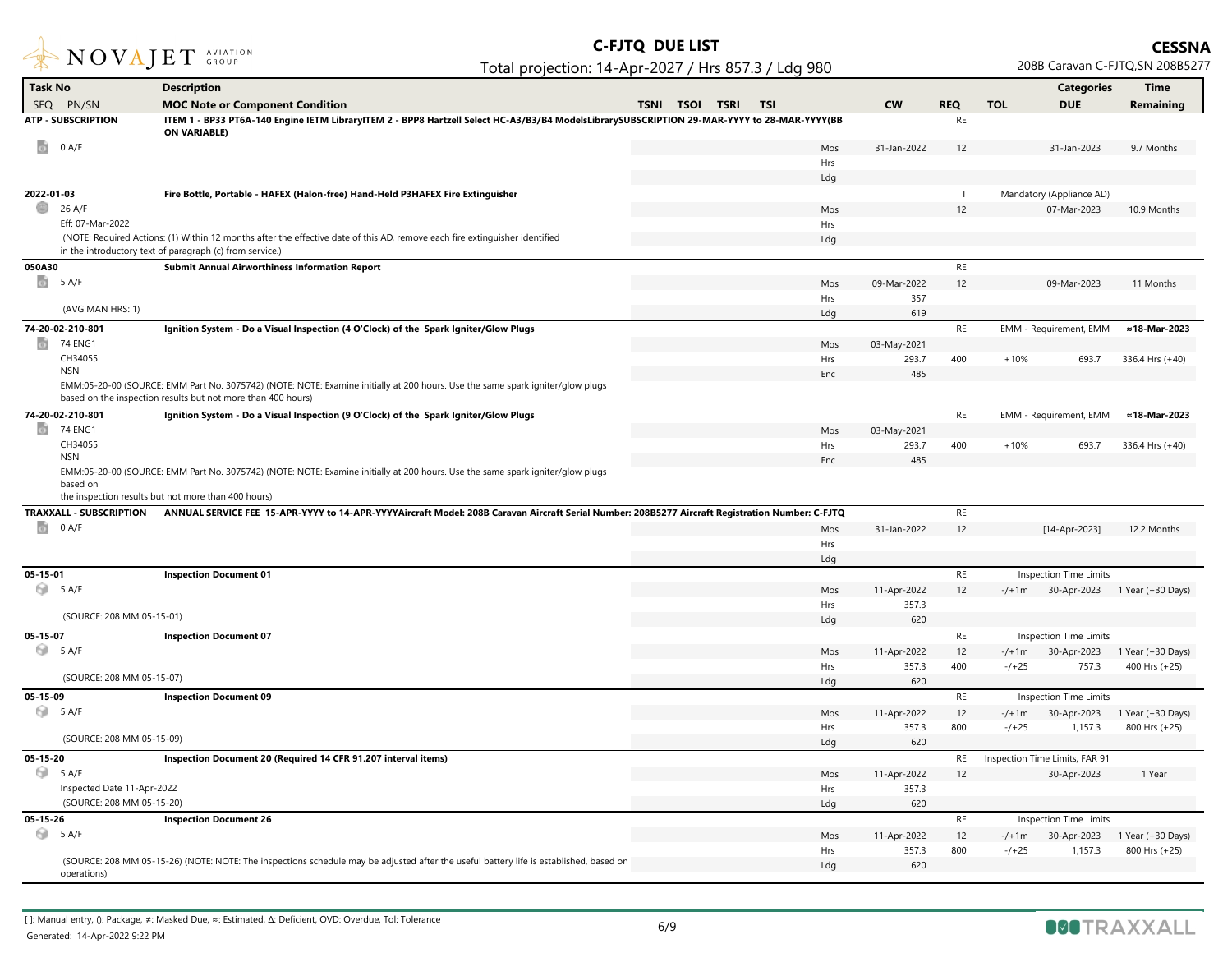

| Task No                    | <b>Description</b>                                                                                                                  |             |             |             |            |     |             |            |            | <b>Categories</b>              | <b>Time</b>                      |
|----------------------------|-------------------------------------------------------------------------------------------------------------------------------------|-------------|-------------|-------------|------------|-----|-------------|------------|------------|--------------------------------|----------------------------------|
| <b>SEQ</b><br>PN/SN        | <b>MOC Note or Component Condition</b>                                                                                              | <b>TSNI</b> | <b>TSOI</b> | <b>TSRI</b> | <b>TSI</b> |     | <b>CW</b>   | <b>REQ</b> | <b>TOL</b> | <b>DUE</b>                     | Remaining                        |
| 259915                     | <b>WIPAIRE 8000 Series Floats Annual Inspection</b>                                                                                 |             |             |             |            |     |             | <b>RE</b>  |            |                                |                                  |
| ø<br>25 A/F                |                                                                                                                                     |             |             |             |            | Mos | 11-Apr-2022 | 12         |            | 30-Apr-2023                    | 1 Year                           |
|                            |                                                                                                                                     |             |             |             |            | Hrs | 357.3       |            |            |                                |                                  |
|                            |                                                                                                                                     |             |             |             |            | Ldg | 620         |            |            |                                |                                  |
| B256005                    | ARTEX C406-N Emergency Locator Transmitter (ELT) - Functional Check (required 14CFR 91.207)                                         |             |             |             |            |     |             | RE         |            | Inspection Time Limits, FAR 91 |                                  |
| o.<br>25 A/F               | $05 - 15 - 20$                                                                                                                      |             |             |             |            | Mos | 11-Apr-2022 | 12         |            | 30-Apr-2023                    | 1 Year                           |
| 453-5060                   |                                                                                                                                     |             |             |             |            | Hrs | 357.3       |            |            |                                |                                  |
| 252-00174                  |                                                                                                                                     |             |             |             |            | Ldg | 620         |            |            |                                |                                  |
| Inspected Date 11-Apr-2022 |                                                                                                                                     |             |             |             |            |     |             |            |            |                                |                                  |
|                            | Ref:25-60-00-722 (ZONE: 220, 311, 312, 340) (SOURCE: 208 MM 05-15-20)                                                               |             |             |             |            |     |             |            |            |                                |                                  |
| 2021-08-15                 | <b>Garmin International GMN-00962 GTS Processor Units</b>                                                                           |             |             |             |            |     |             | T          |            | Mandatory (Appliance AD)       |                                  |
| O<br>34 A/F                |                                                                                                                                     |             |             |             |            | Mos |             | 24         |            | 17-May-2023                    | 1.1 Years                        |
| Eff: 17-May-2021           |                                                                                                                                     |             |             |             |            | Hrs |             |            |            |                                |                                  |
|                            | (NOTE: Required Action and Compliance: Within 24 months after the effective date of this AD, update the GTS processor software to a |             |             |             |            | Ldg |             |            |            |                                |                                  |
|                            | version that is not 3.13 or earlier, except 3.12.1. Software version 3.12.1 does not contain the unsafe condition.)                 |             |             |             |            |     |             |            |            |                                |                                  |
| 05-15-08                   | <b>Inspection Document 08</b>                                                                                                       |             |             |             |            |     |             | RE         |            | Inspection Time Limits         | ≈21-May-2023                     |
| 5 A/F                      |                                                                                                                                     |             |             |             |            | Mos | 11-Apr-2022 | 24         | $-/-1m$    | 30-Apr-2024                    | 2 Years (+30 Days)               |
|                            | (SOURCE: 208 MM 05-15-08)                                                                                                           |             |             |             |            | Hrs | 357.3       | 400        | $-7+25$    | 757.3                          | 400 Hrs (+25)                    |
|                            |                                                                                                                                     |             |             |             |            | Ldg | 620         |            |            |                                |                                  |
| 71-00-00-001               | <b>Borescope Inspect Hot Section</b>                                                                                                |             |             |             |            |     |             | RE         |            | EMM - Requirement, EMM         | ≈21-May-2023                     |
| o.<br>71 ENG1              |                                                                                                                                     |             |             |             |            | Mos | 11-Apr-2022 |            |            |                                |                                  |
|                            |                                                                                                                                     |             |             |             |            | Hrs | 357.3       | 400        | $+10%$     | 757.3                          | 400 Hrs (+40)                    |
|                            | EMM:05-20-00 (SOURCE: EMM Part No. 3075742)                                                                                         |             |             |             |            | Enc | 620         |            |            |                                |                                  |
| 08-CARS-625-C-9            | Weight and Balance - Reweight Aircraft and Update Flight Manual W&B Calculation Report                                              |             |             |             |            |     |             | RE         |            |                                |                                  |
| ø<br>8 A/F                 |                                                                                                                                     |             |             |             |            | Mos | 07-May-2018 | 60         | $-$ /+14d  |                                | 31-May-2023 1.1 Years (+14 Days) |
| Inspected Date 07-May-2018 |                                                                                                                                     |             |             |             |            | Hrs | 93.4        |            |            |                                |                                  |
|                            |                                                                                                                                     |             |             |             |            | Ldg | 102         |            |            |                                |                                  |
| B341103                    | Pitot/Static System - Functional Check (required 14 CFR 91.411)                                                                     |             |             |             |            |     |             | RE         |            | Inspection Time Limits, FAR 91 |                                  |
| o.<br>34 A/F               | $05 - 15 - 21$                                                                                                                      |             |             |             |            | Mos | 11-Apr-2022 | 24         |            | 31-Mar-2024                    | 2 Years                          |
| Inspected Date 28-Mar-2022 |                                                                                                                                     |             |             |             |            | Hrs | 357.3       |            |            |                                |                                  |
|                            | Ref:34-11-00-720 (ZONE: AUX) (SOURCE: 208 MM 05-15-21)                                                                              |             |             |             |            | Ldg | 620         |            |            |                                |                                  |
| CAR 625 App. C (13)        | Air Data Computer tests and inspections per CAR 625 Appendix C Paragraph 13                                                         |             |             |             |            |     |             | $\sf RE$   |            | CAR625, CAR 625                |                                  |
| o.<br>34 A/F               | Left                                                                                                                                |             |             |             |            | Mos | 11-Apr-2022 | 24         |            | 31-Mar-2024                    | 2 Years                          |
| 011-00882-10<br>20621738   |                                                                                                                                     |             |             |             |            | Hrs | 357.3       |            |            |                                |                                  |
| Inspected Date 28-Mar-2022 |                                                                                                                                     |             |             |             |            | Ldg | 620         |            |            |                                |                                  |
|                            |                                                                                                                                     |             |             |             |            |     |             |            |            |                                |                                  |
| CAR 625 App. C (13)        | Air Data Computer tests and inspections per CAR 625 Appendix C Paragraph 13                                                         |             |             |             |            |     |             | $\sf RE$   |            | CAR625, CAR 625                |                                  |
| 34 A/F<br>G)               | Right                                                                                                                               |             |             |             |            | Mos | 11-Apr-2022 | 24         |            | 31-Mar-2024                    | 2 Years                          |
| 011-00882-10               |                                                                                                                                     |             |             |             |            | Hrs | 357.3       |            |            |                                |                                  |
| 20621743                   |                                                                                                                                     |             |             |             |            | Ldg | 620         |            |            |                                |                                  |
| Inspected Date 28-Mar-2022 |                                                                                                                                     |             |             |             |            |     |             |            |            |                                |                                  |
|                            |                                                                                                                                     |             |             |             |            |     |             |            |            |                                |                                  |
| CAR 625 App. C (13)        | Instrument, Integrated Standby test and inspection per CAR 625 Appendix C Paragraph 13                                              |             |             |             |            |     |             | RE         |            | CAR625, CAR 625                |                                  |
| o.<br>34 A/F               |                                                                                                                                     |             |             |             |            | Mos | 11-Apr-2022 | 24         |            | 31-Mar-2024                    | 2 Years                          |
| 5934PAD-3DA.657<br>510450  |                                                                                                                                     |             |             |             |            | Hrs | 357.3       |            |            |                                |                                  |
| Inspected Date 28-Mar-2022 |                                                                                                                                     |             |             |             |            | Ldg | 620         |            |            |                                |                                  |
|                            |                                                                                                                                     |             |             |             |            |     |             |            |            |                                |                                  |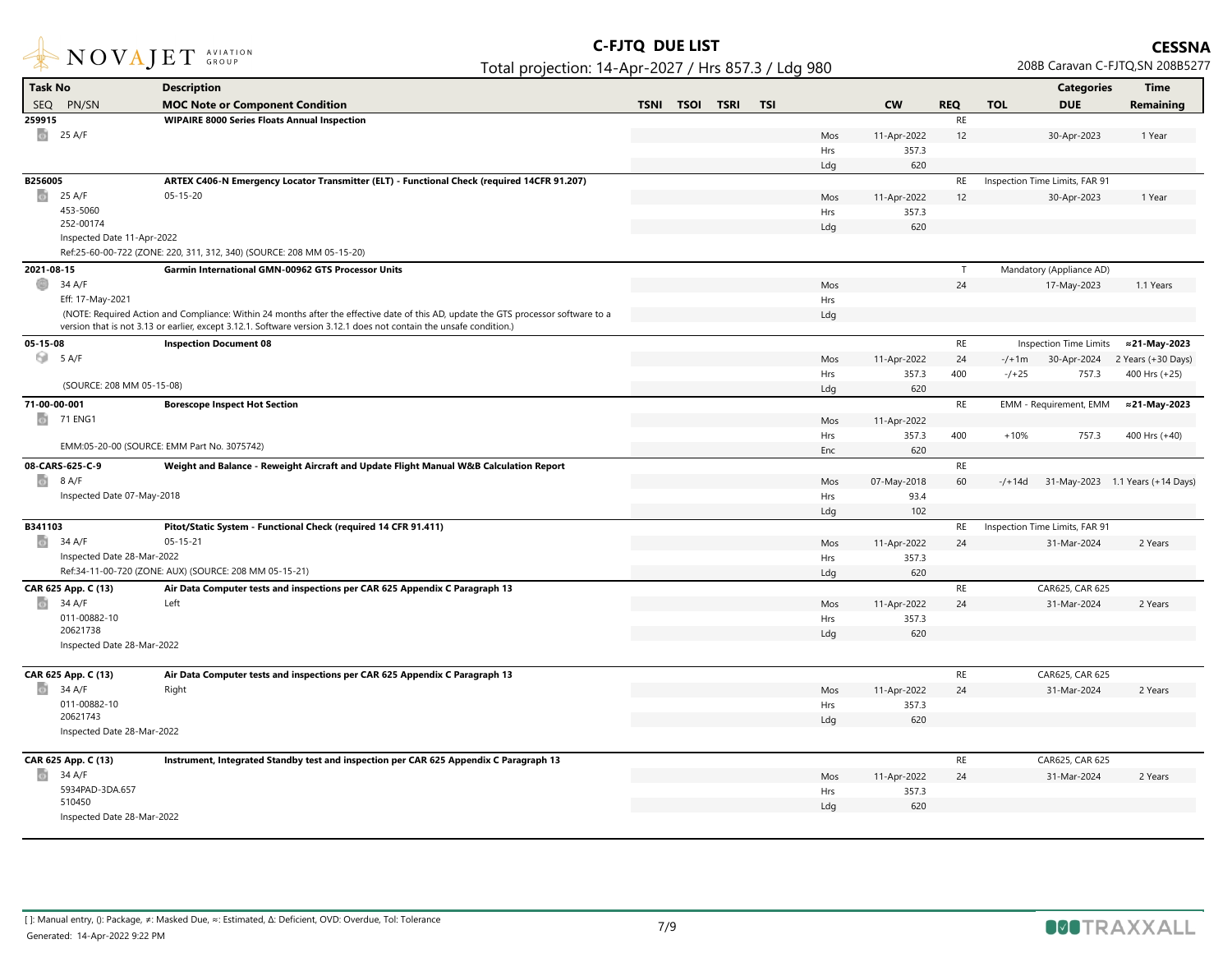

| <b>Task No</b>                      | <b>Description</b>                                                                     |                                           |              |            |                      |            |            | <b>Categories</b>             | <b>Time</b>                             |
|-------------------------------------|----------------------------------------------------------------------------------------|-------------------------------------------|--------------|------------|----------------------|------------|------------|-------------------------------|-----------------------------------------|
| SEQ PN/SN                           | <b>MOC Note or Component Condition</b>                                                 | <b>TSNI</b><br><b>TSOI</b><br><b>TSRI</b> | <b>TSI</b>   |            | <b>CW</b>            | <b>REQ</b> | <b>TOL</b> | <b>DUE</b>                    | Remaining                               |
| CAR 625 App. C (14)                 | ATC Transponder test and inspections per CAR 625 Appendix C Paragraph 14               |                                           |              |            |                      | RE         |            | CAR625, CAR 625               |                                         |
| 34 A/F<br>$\circ$                   | No.1                                                                                   |                                           |              | Mos        | 11-Apr-2022          | 24         |            | 31-Mar-2024                   | 2 Years                                 |
| 011-00779-30                        |                                                                                        |                                           |              | Hrs        | 357.3                |            |            |                               |                                         |
| 89136216                            |                                                                                        |                                           |              | Ldg        | 620                  |            |            |                               |                                         |
| Inspected Date 28-Mar-2022          |                                                                                        |                                           |              |            |                      |            |            |                               |                                         |
|                                     |                                                                                        |                                           |              |            |                      | RE         |            |                               |                                         |
| 05-15-02<br>5 A/F                   | <b>Inspection Document 02</b>                                                          |                                           |              |            |                      |            |            | Inspection Time Limits        |                                         |
|                                     |                                                                                        |                                           |              | Mos<br>Hrs | 11-Apr-2022<br>357.3 | 24         |            |                               | $-/-1$ m 30-Apr-2024 2 Years (+30 Days) |
| (SOURCE: 208 MM 05-15-02)           |                                                                                        |                                           |              | Ldg        | 620                  |            |            |                               |                                         |
| $05 - 15 - 10$                      | <b>Inspection Document 10</b>                                                          |                                           |              |            |                      | RE         |            | <b>Inspection Time Limits</b> |                                         |
| 5 A/F                               |                                                                                        |                                           |              | Mos        | 11-Apr-2022          | 24         | $-/+1m$    |                               | 30-Apr-2024 2 Years (+30 Days)          |
|                                     |                                                                                        |                                           |              | Hrs        | 357.3                | 800        | $-7+25$    | 1,157.3                       | 800 Hrs (+25)                           |
| (SOURCE: 208 MM 05-15-10)           |                                                                                        |                                           |              | Ldg        | 620                  |            |            |                               |                                         |
| $05 - 15 - 11$                      | <b>Inspection Document 11</b>                                                          |                                           |              |            |                      | <b>RE</b>  |            | Inspection Time Limits        |                                         |
| 5 A/F                               |                                                                                        |                                           |              | Mos        | 11-Apr-2022          | 24         | $-/-1m$    |                               | 30-Apr-2024 2 Years (+30 Days)          |
|                                     |                                                                                        |                                           |              | Hrs        | 357.3                | 1,600      | $-7+25$    | 1,957.3                       | 1,600 Hrs (+25)                         |
| (SOURCE: 208 MM 05-15-11)           |                                                                                        |                                           |              | Ldg        | 620                  |            |            |                               |                                         |
| 05-15-03                            | <b>Inspection Document 03</b>                                                          |                                           |              |            |                      | RE         |            | Inspection Time Limits        |                                         |
| 5 A/F                               |                                                                                        |                                           |              | Mos        | 26-Jun-2020          | 48         | $-/+1m$    |                               | 30-Jun-2024 2.2 Years (+30 Days)        |
|                                     |                                                                                        |                                           |              | Hrs        | 266.7                |            |            |                               |                                         |
|                                     | (Manual Adjustment: 3d) (SOURCE: 208 MM 05-15-03)                                      |                                           |              | Ldg        | 414                  |            |            |                               |                                         |
| $05-11-00(G)(2)$                    | Oxygen Cylinder Assy (DOT-E8162, DOT-SP8162, DOT-3AA) - Hydrostatic Test               |                                           |              |            |                      | $\sf RE$   |            | <b>Component Time Limits</b>  |                                         |
| ø<br>35 A/F                         |                                                                                        |                                           |              | Yrs        | 01-Apr-2020          | 5          |            | 01-Apr-2025                   | 3 Years                                 |
| C166001-1102                        |                                                                                        |                                           |              | Hrs        |                      |            |            |                               |                                         |
| 708804504                           |                                                                                        |                                           |              | Ldg        |                      |            |            |                               |                                         |
| Hydrostatic Tested Date 01-Apr-2020 |                                                                                        |                                           |              |            |                      |            |            |                               |                                         |
| (SOURCE: 208 MM 05-11-00)           |                                                                                        |                                           |              |            |                      |            |            |                               |                                         |
| $05-11-00(G)(3)$                    | Oxygen Regulator - Disassembly, Repair, Inspection, Cleaning and Reassembly            |                                           |              |            |                      | $\sf RE$   |            | <b>Component Time Limits</b>  |                                         |
| $\circ$<br>35 A/F<br>172400         |                                                                                        |                                           | $\mathbf{0}$ | Yrs        | 01-Apr-2020          | 5          |            | 01-Apr-2025                   | 3 Years                                 |
| 7786                                |                                                                                        |                                           |              | Hrs<br>Ldg |                      |            |            |                               |                                         |
|                                     | (SOURCE: 208 MM 05-11-00) (NOTE: Concurrently with the oxygen bottle hydrostatic test) |                                           |              |            |                      |            |            |                               |                                         |
| $05 - 15 - 12$                      | <b>Inspection Document 12</b>                                                          |                                           |              |            |                      | $\sf RE$   |            | Inspection Time Limits        |                                         |
| 5 A/F                               |                                                                                        |                                           |              | Mos        | 03-May-2021          | 60         | $-/-1m$    |                               | 31-May-2026 4.1 Years (+30 Days)        |
|                                     |                                                                                        |                                           |              | Hrs        | 293.7                | 1,600      | $-/-25$    | 1,893.7                       | 1,536.4 Hrs (+25)                       |
| (SOURCE: 208 MM 05-15-12)           |                                                                                        |                                           |              | Ldg        | 485                  |            |            |                               |                                         |
| Prop-TBO                            | Propeller - Overhaul                                                                   |                                           |              |            |                      | <b>RE</b>  |            | Time Limits -                 |                                         |
|                                     |                                                                                        |                                           |              |            |                      |            |            | Overhaul/Replacement          |                                         |
| 61 PROP1<br>G)                      |                                                                                        |                                           |              | Mos        | 29-Jun-2016          | 120        | $+3m$      |                               | 29-Jun-2026 4.2 Years (+92 Days)        |
| HC-B3TN-3AF<br>BUA33483             |                                                                                        |                                           |              | Hrs        | $\mathbf 0$          | 3,000      | $+100$     |                               | 3,000 2,642.7 Hrs (+100)                |
| Overhaul Date 29-Jun-2016           |                                                                                        |                                           |              |            |                      |            |            |                               |                                         |
|                                     | Amtoss:61-10-01/001, Ref:(Fusion) 61-10-01/401 (UPDATE NOTE: Extension of 3 months)    |                                           |              |            |                      |            |            |                               |                                         |
| $05-11-00(F)(1)$                    | Navigation - Pitot and static hoses - Replace                                          |                                           |              |            |                      | <b>RE</b>  |            | <b>Component Time Limits</b>  |                                         |
| $\frac{1}{2}$ 34 A/F                |                                                                                        |                                           |              | Mos        |                      | 120        |            | 30-Jun-2026                   | 4.2 Years                               |
|                                     |                                                                                        |                                           |              | Hrs        |                      |            |            |                               |                                         |
| (SOURCE: 208 MM 05-11-00)           |                                                                                        |                                           |              | Ldg        |                      |            |            |                               |                                         |
| 05-11-00(H)(1)                      | Vacuum Hoses - Replace                                                                 |                                           |              |            |                      | RE         |            | <b>Component Time Limits</b>  |                                         |
| 37 A/F<br>$\bullet$                 |                                                                                        |                                           |              | Yrs        |                      | 10         |            | 30-Jun-2026                   | 4.2 Years                               |
|                                     |                                                                                        |                                           |              | Hrs        |                      |            |            |                               |                                         |
| (SOURCE: 208 MM 05-11-00)           |                                                                                        |                                           |              | Ldg        |                      |            |            |                               |                                         |